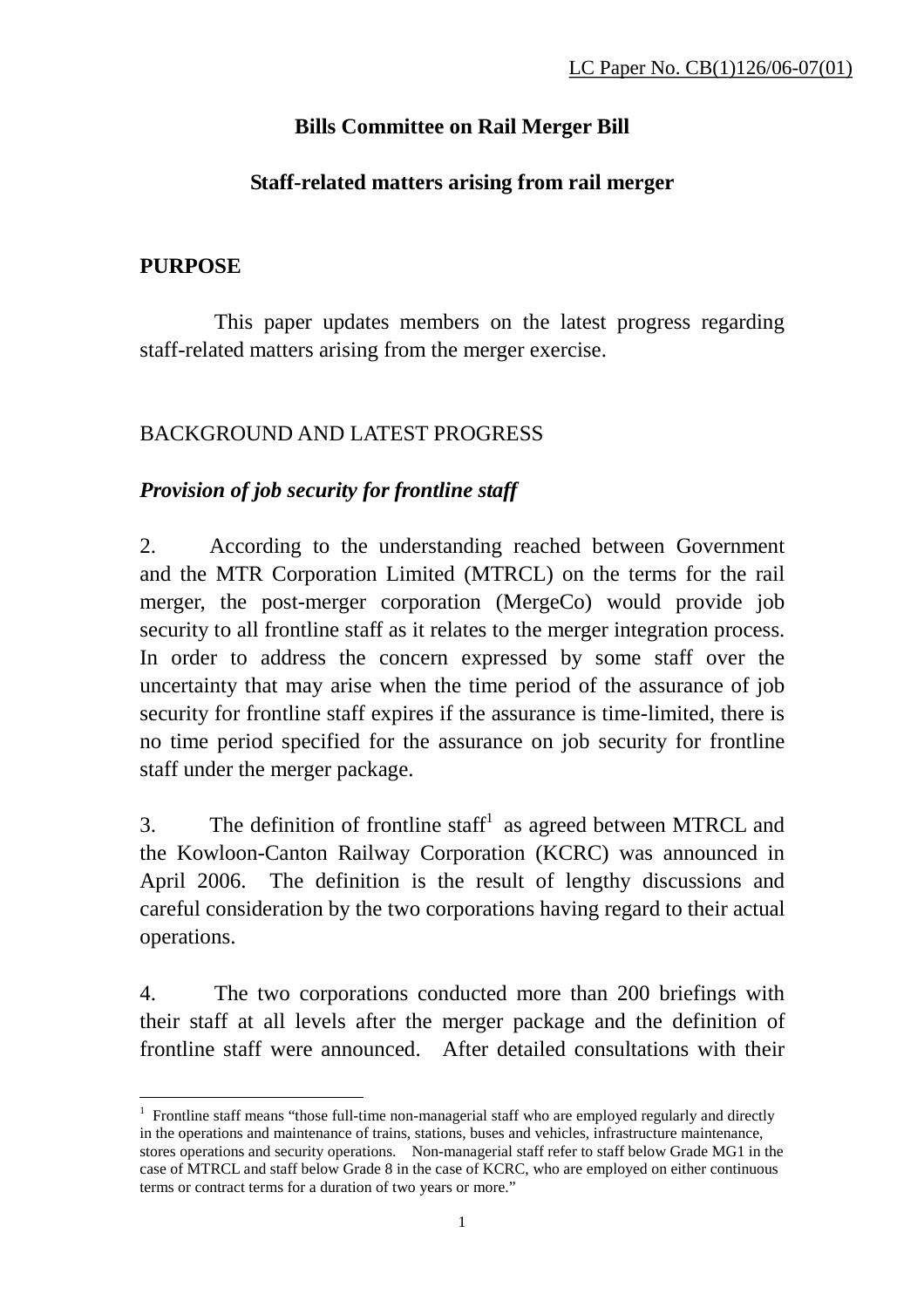line management and a 3-week consultation with the staff side commencing in mid August on the coverage of the definition of frontline staff and the delineation of individual job positions which would fall within the definition of frontline staff, the two corporations finalised and informed their staff of the delineation of frontline positions in September 2006. The delineation covers some 8,400 job positions, representing over 80% of all non-managerial staff<sup>2</sup> of the two corporations. The two corporations indicated that individual frontline staff would be informed in writing if and after the merger proposal is approved.

5. The two corporations indicate that, during the merger process, if a frontline staff member is subsequently transferred to a non-frontline position on the initiative of the management, the staff member concerned would continue to be provided with job security as it relates to the merger integration process. Therefore job postings / staff transfers would not affect job security of the frontline staff concerned.

6. The two corporations estimate that due to business growth including commissioning of new railways as well as retirement and turnover, a total of 1,300 job vacancies will be available in the first 3 years after the merger, which is more than adequate to absorb the estimated 650 - 700 staff synergies. Therefore in overall terms, there would be more career development opportunities for staff after the rail merger.

7. The two corporations envisage that majority of their staff would stay in their current jobs after the rail merger. MergeCo would make every effort to re-deploy affected staff to available vacancies and set up a special team to provide support to help staff concerned settling in their new jobs after the merger.

# *Employment terms and conditions / pay and benefits*

8. Upon implementation of the rail merger, staff of the two corporations would be employed by MergeCo on their prevailing terms and conditions of employment. Eventually there will be a single set of

<sup>&</sup>lt;sup>2</sup> Excluding property and project staff.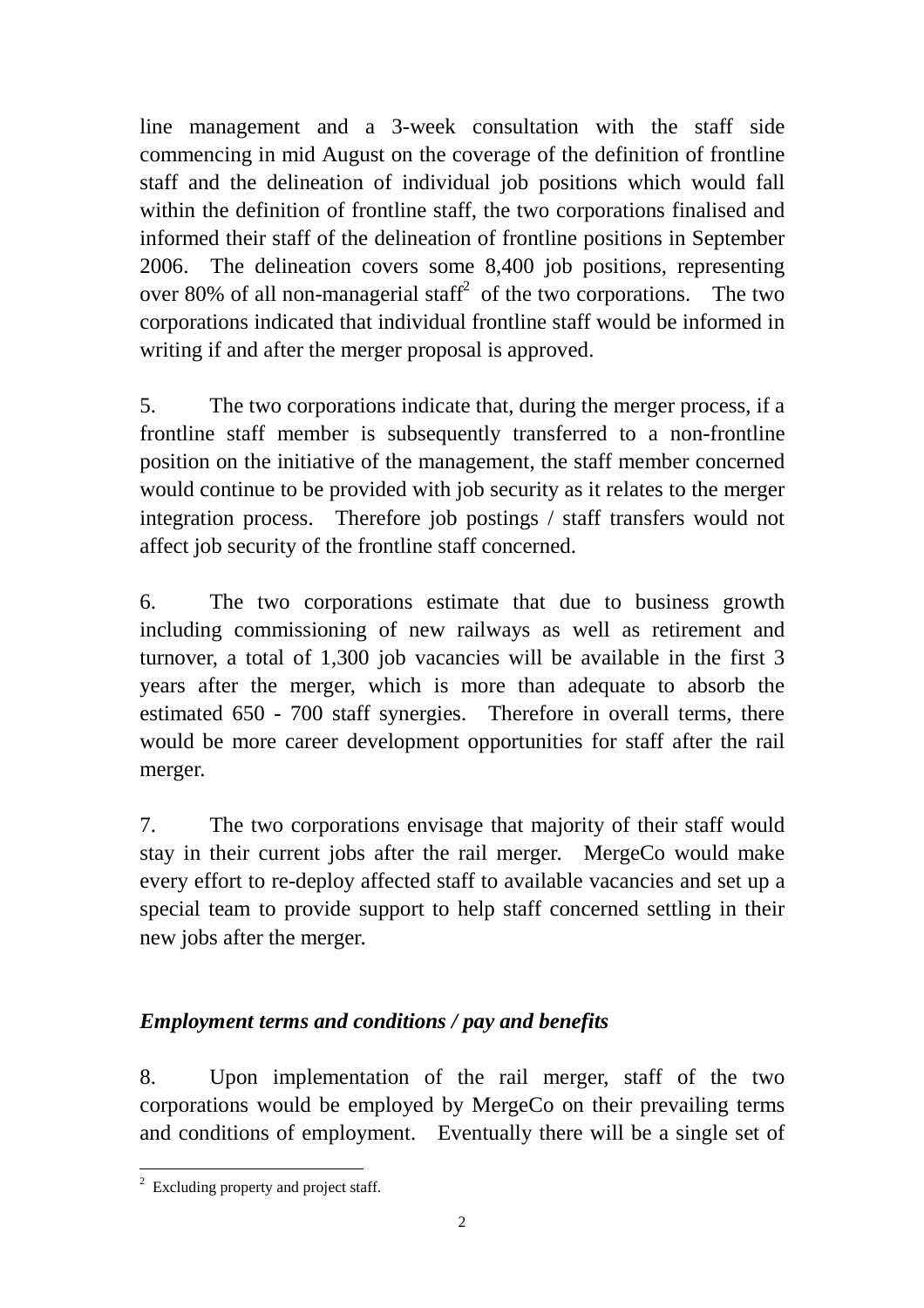terms and conditions of employment and grading structure for all staff of MergeCo as it will facilitate the integration of the human resources of the two corporations in the spirit of "One Company, One Team".

9. The two corporations have jointly appointed an independent consultant to conduct a study aiming at developing a single set of terms and conditions of employment and grading structure for MergeCo. The two corporations briefed their staff in July 2006 on the objective, approach and methodology of the study. Progress of the study is also communicated to staff from time to time via Joint Merger Newsletters.

10. The two corporations indicate that their existing terms are broadly comparable. They expect that the employment terms and conditions of MergeCo to be offered to staff, as a total package, would not differ significantly from the existing ones and would remain competitive in the market.

11. The study is expected to be completed around the end of 2006. In the course of the study, staff would be consulted upon reaching major milestones. For this purpose, the two corporations have formed Consultative Groups comprising representatives from line management, Staff Consultative Committees (SCC) / Consultative Committees (CC) and staff unions. The two corporations would consult their staff on the recommendations before making a final decision.

### *Appointment and redeployment of staff*

12. Under the merger package, all serving staff of MTRCL and KCRC would be employed by MergeCo at the time of the merger. The two corporations indicate that if the merger proposal is approved, the senior management of MergeCo would be selected before the merger implementation date and the selection would be conducted in a fair and equitable manner with inputs from both MTRCL and KCRC management. As for all other staff, the appointment and posting etc. of individual staff where necessary would be handled after the merger and the process would be conducted in a fair and equitable manner.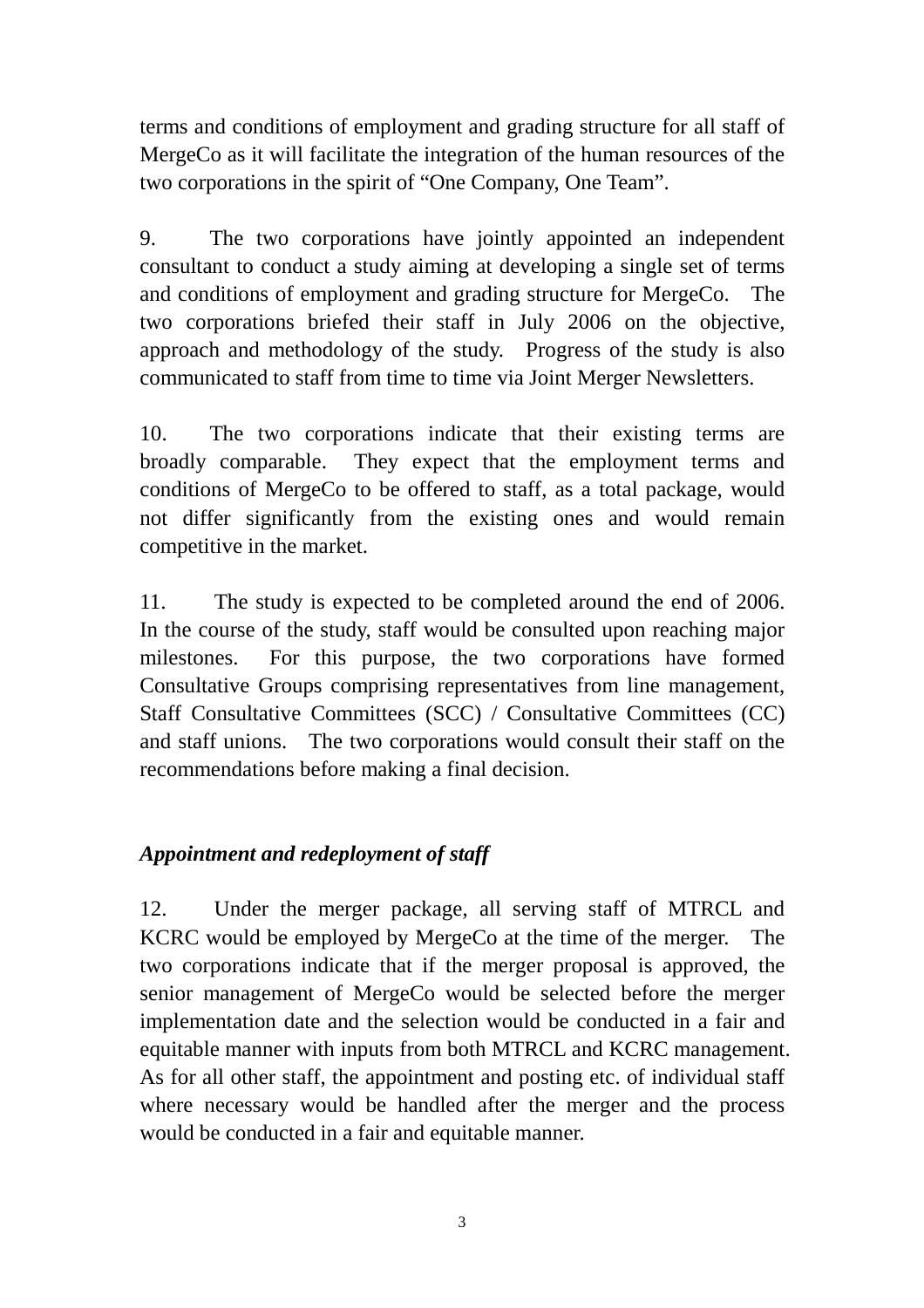13. The selection / appointment criteria would be drawn up jointly by the two corporations. The two corporations would consult their staff before finalising the details. The criteria would include requirements of the jobs, performance, experience and capability of the individual concerned. Selection panels comprising representatives from both corporations would be appointed to conduct objective assessments. Where redeployment is necessary, a redeployment process and procedure would be drawn up following consultation with staff.

#### *Appeal mechanism*

14. The two corporations have an appeal mechanism in place following consultation with their SCC/CC and staff unions for handling staff-related matters arising from the merger. Modelling on the existing effective mechanisms of the respective corporations, enhancements have been made in response to requests from the staff bodies. The appeal mechanism has provided for involvement of staff representatives from SCC / CC and staff unions.

### *Communications and consultation with staff*

15. The two corporations would, throughout the merger integration process, continue to maintain regular communications with staff, SCC, CC, staff unions and the Coalition of Five Unions and consult them on merger-related matters affecting them before making any final decisions. To further strengthen staff communications, the two corporations have started to jointly issue Joint Merger Newsletter on a regular basis since August 2006.

### *Cultural integration*

16. To ensure successful integration of cultures and attain the goal of "One Company, One Team", the two corporations have conducted a series of cultural integration workshops between August and October 2006 for around 1,000 managers and supervisors of both corporations to